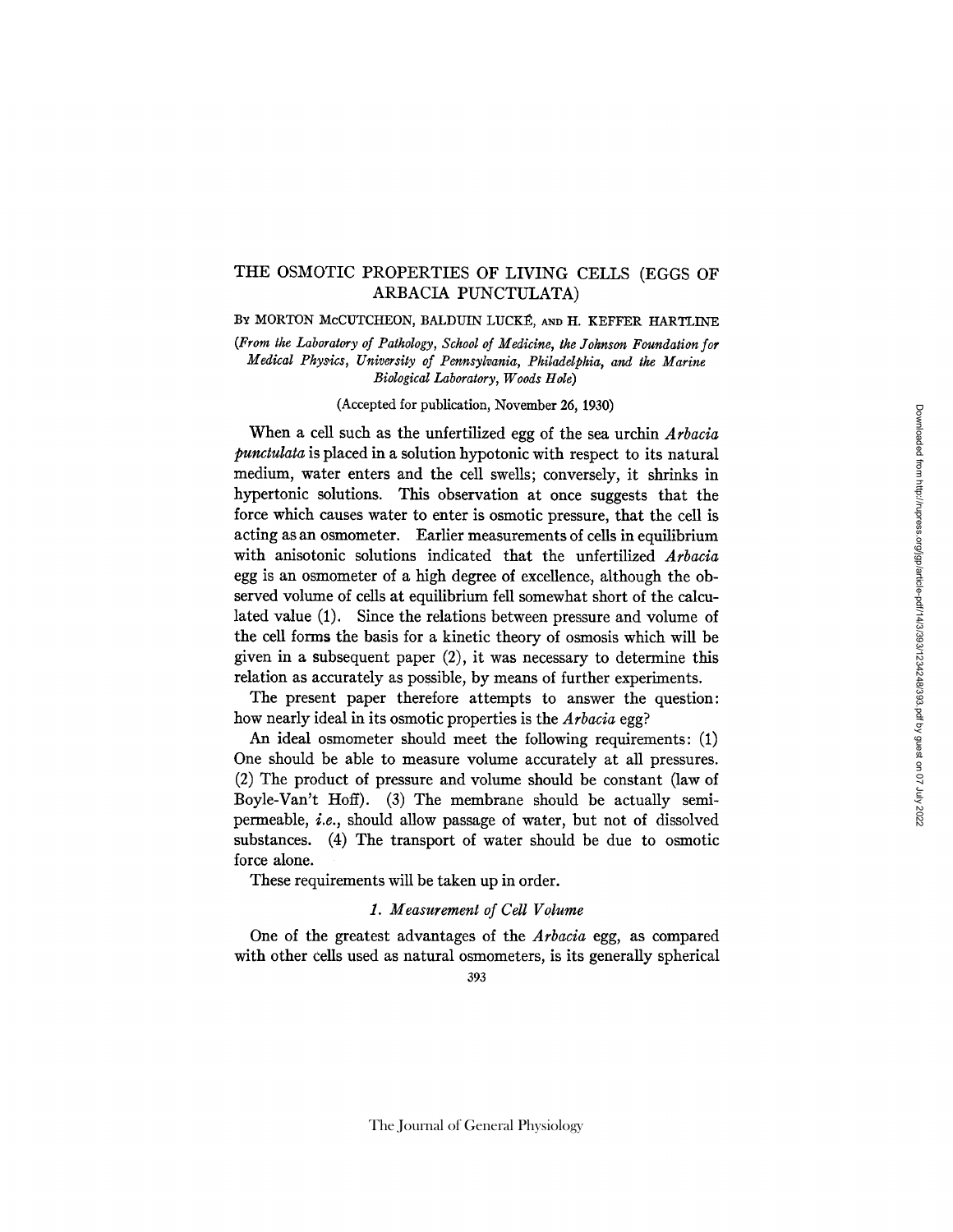shape. This fact, together with its relatively large size, allows direct and accurate measurement of diameter (and so of volume) with microscope and ocular micrometer.

In measuring, only optically round cells—these constitute the great majority--are selected. When these are rolled over under the microscope they are seen to be spherical in fact.

However there remains the possibility that the eggs might flatten under their own weight as they rest on the bottom of the dish.\* If such flattening take place, the measurement of the horizontal optical section would cause the volume to be overestimated, and our data would need to be corrected.

The simultaneous measurement of horizontal and vertical diameters of an egg should present no serious difficulties. However, we have employed an even simpler method for detecting the flattening of eggs under their own weight. This method consists in placing a sample of eggs in a water-tight chamber, whose top and bottom are formed of cover-slips. After settling, the diameters of 50 eggs are measured, in the ordinary way. The chamber is now gently turned over; with the exception of a very small percentage the eggs will stick to the surface on which they were originally resting, and so come to hang from what is now the top of the chamber. The same force which tended to flatten the eggs as they rested on the bottom now tends to elongate them. The horizontal diameters of approximately the same 50 eggs may again be measured; if there should be any tendency for the eggs to become deformed under the action of their weight, it would be detected in a diminution of the diameter of the optical section. Moreover, the effect would be (approximately) doubled.

In order to facilitate the sticking of the eggs it is advisable first to coat the cover-slips with a thin film of albumin--especially when eggs are in equilibrium with the more hypotonic solutions, as in these solutions the natural stickiness of the eggs is considerably diminished.

Table I gives the results of several such experiments. The average volume of 50 cells is used in each case; in the first column is the concentration of sea water in which the eggs are in equilibrium; in the second column is the average volume computed from measurements

<sup>\*</sup> V16s (3) has reported that flattening occurs in the eggs of another species of sea urchin.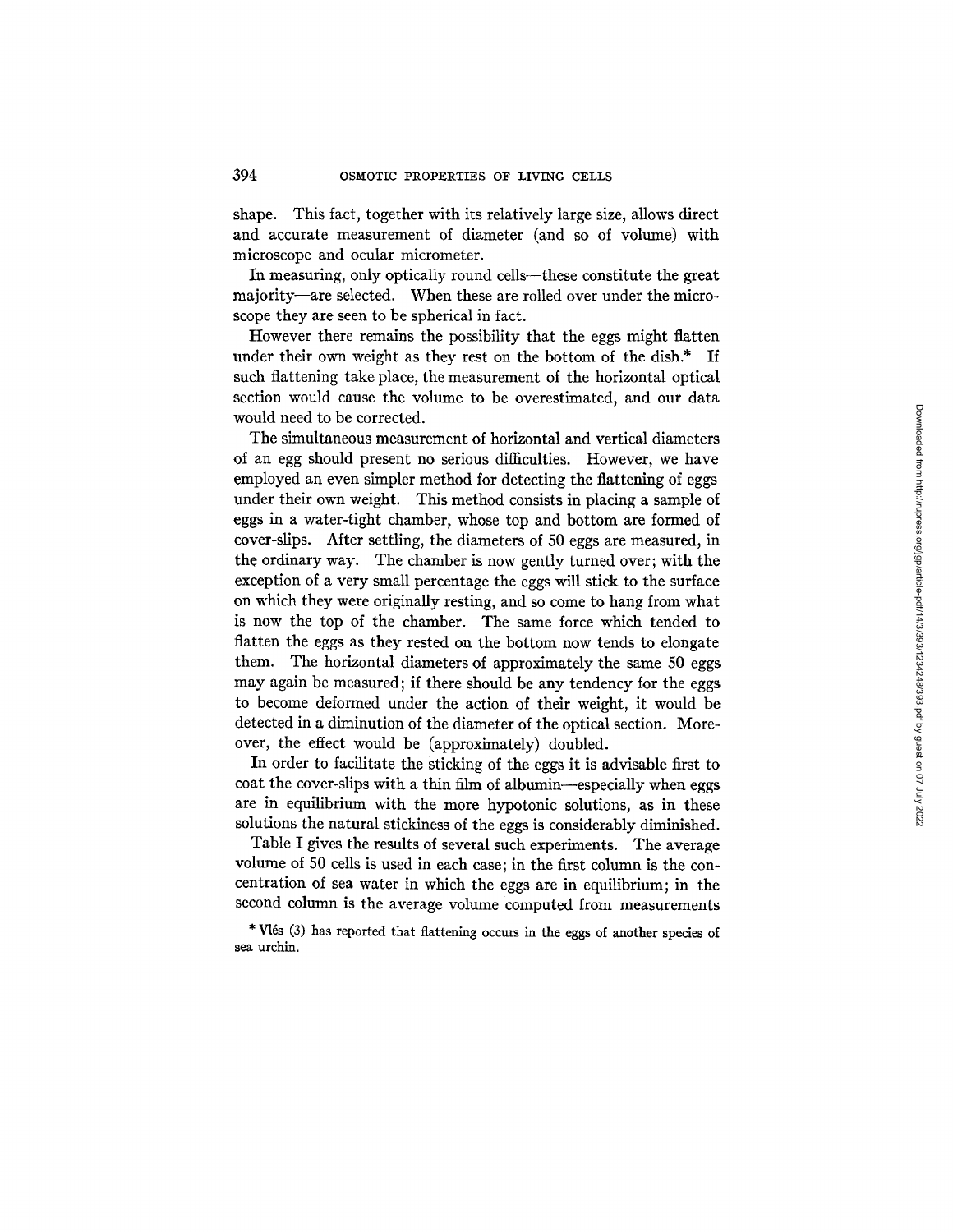made with the eggs resting on the bottom of the chamber; in the last column is the average volume of approximately the same 50 eggs, computed from measurements of diameter made with the chamber inverted and the eggs hanging from the top.

It is seen that the volumes of resting and hanging eggs agree very closely. We conclude that in these experiments there is no deformation of the eggs, under the action of their weight.

There remains the possibility of a semipermanent deformation, which requires an appreciable time to become established. In that

#### TABLE I

Experiment to determine whether cells are flattened. In Column I is given the concentration of sea water with which cells are in equilibrium. Columns 2 and 3 give volume of cells resting on the bottom of the chamber and suspended from the top, respectively.

Each figure represents the mean of 50 cells. These figures must be multiplied by I00 to obtain actual volumes in cubic micra.

The figures indicate that these cells **are not** appreciably flattened either in isotonic or hypotonic sea water.

| Concentration of sea water | Cell volumes      |                |  |  |
|----------------------------|-------------------|----------------|--|--|
|                            | Bottom of chamber | Top of chamber |  |  |
| per cent                   |                   |                |  |  |
| 100                        | 2015              | 2015           |  |  |
| 60                         | 3184              | 3184           |  |  |
| 60                         | 3162              | 3195           |  |  |
| 50                         | 3900              | 3924           |  |  |
| 50                         | 3814              | 3850           |  |  |

case our measurements would fail to detect the deformation, asthey are made within a few minutes of inverting the cell. However, such a semipermanent deformation could readily be detected by rolling the eggs over, under observation. Measurements made in this way on a number of diameters of the egg have failed to show any appreciable lack of sphericity.

We may thus conclude that the eggs of this species are not appreciably deformed in any of the solutions used in these experiments, under the action of their weight in these media.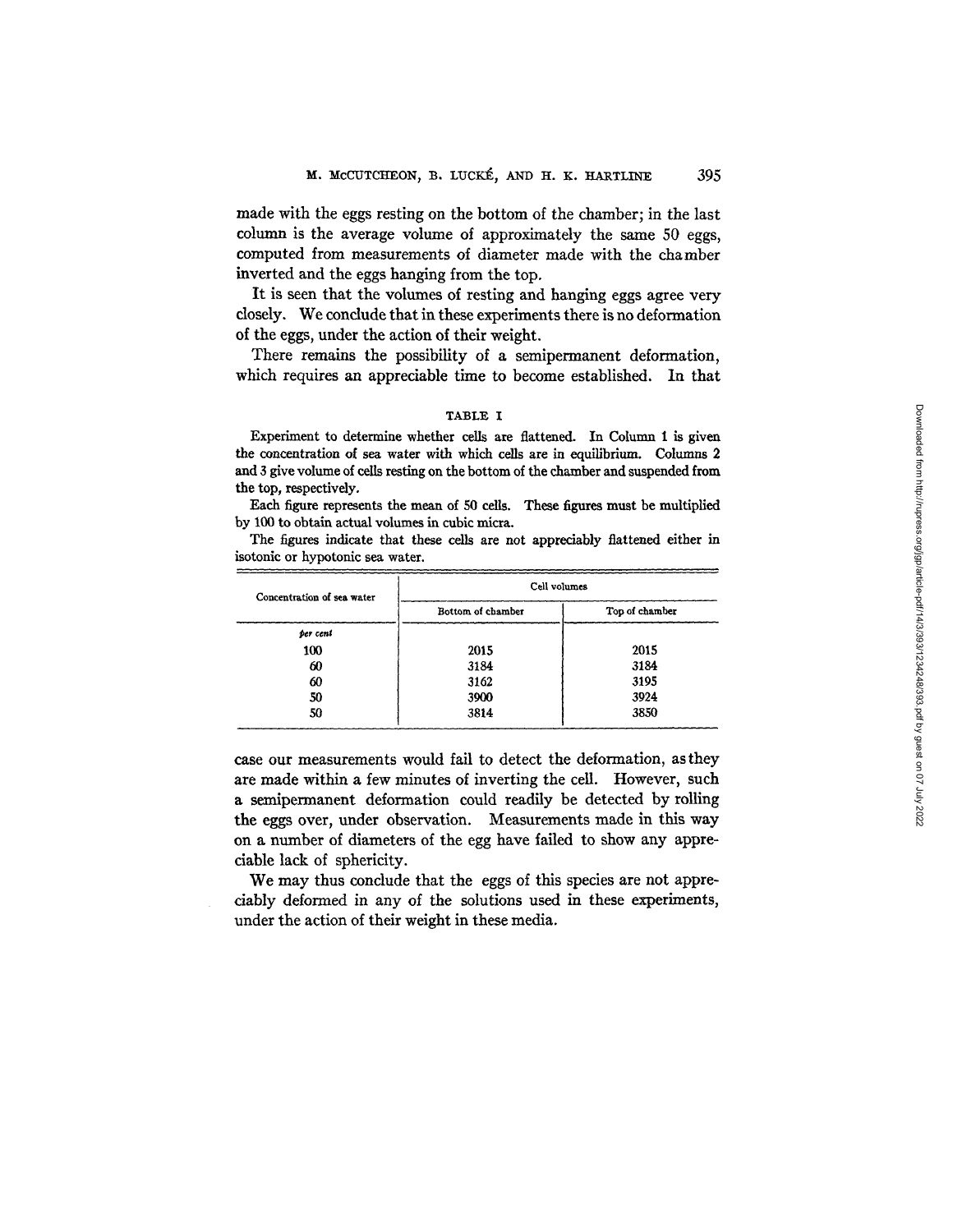# 2. Application of the Boyle-Van't Hoff Law

In the theory of the ideal, dilute solution, the osmotic pressure of a given amount of dissolved substance is inversely proportional to the volume in which it is distributed. The assumption that the solutions of the present system behave as ideal, dilute ones is an approximation which permits the application of the simple laws governing osmotic processes. An attempt to evaluate the activities of all the constituents of the cell and its medium is of course out of the question.

We may, therefore, write,

$$
PV = K \tag{I}
$$

where  $P$  is the osmotic pressure of the dissolved substances in the egg, V is the volume of the egg, and K is a constant. From the consideration that the egg initially must be in equilibrium with ordinary sea water, of known osmotic pressure, it is seen that  $K$  may be determined experimentally by measuring the volume of the egg as it rests in its normal medium. We write for (I) its equivalent:

$$
PV = P_o V_o \tag{I } a
$$

where  $P<sub>o</sub>$  is the osmotic pressure of ordinary sea water and  $V<sub>o</sub>$  the volume of the egg in its normal medium.

This equation furnishes a method for determining, at any time, the osmotic pressure in the interior of the egg. In addition, it furnishes the law that the equilibrium volumes of the egg must follow in anisotonic solutions. In these cases the internal pressure must equal that of the external medium, and the expected volume of the egg at equilibrium is given by

$$
P_{ex} V_{e} = P_{o} V_{o} \tag{I b}
$$

where  $P_{ex}$  is the osmotic pressure of the external medium (known from its concentration) and  $V<sub>e</sub>$  is the expected equilibrium volume of the egg.  $(I<sub>b</sub>)$  therefore furnishes the means of determining whether the Boyle-Van't Hoff law is obeyed by this osmometer.

The earliest measurements of the *Arbacia* egg in equilibrium with hypotonic solutions were made by R. S. Lillie (4). He found that when sea water was diluted two and one-half times the eggs only doubled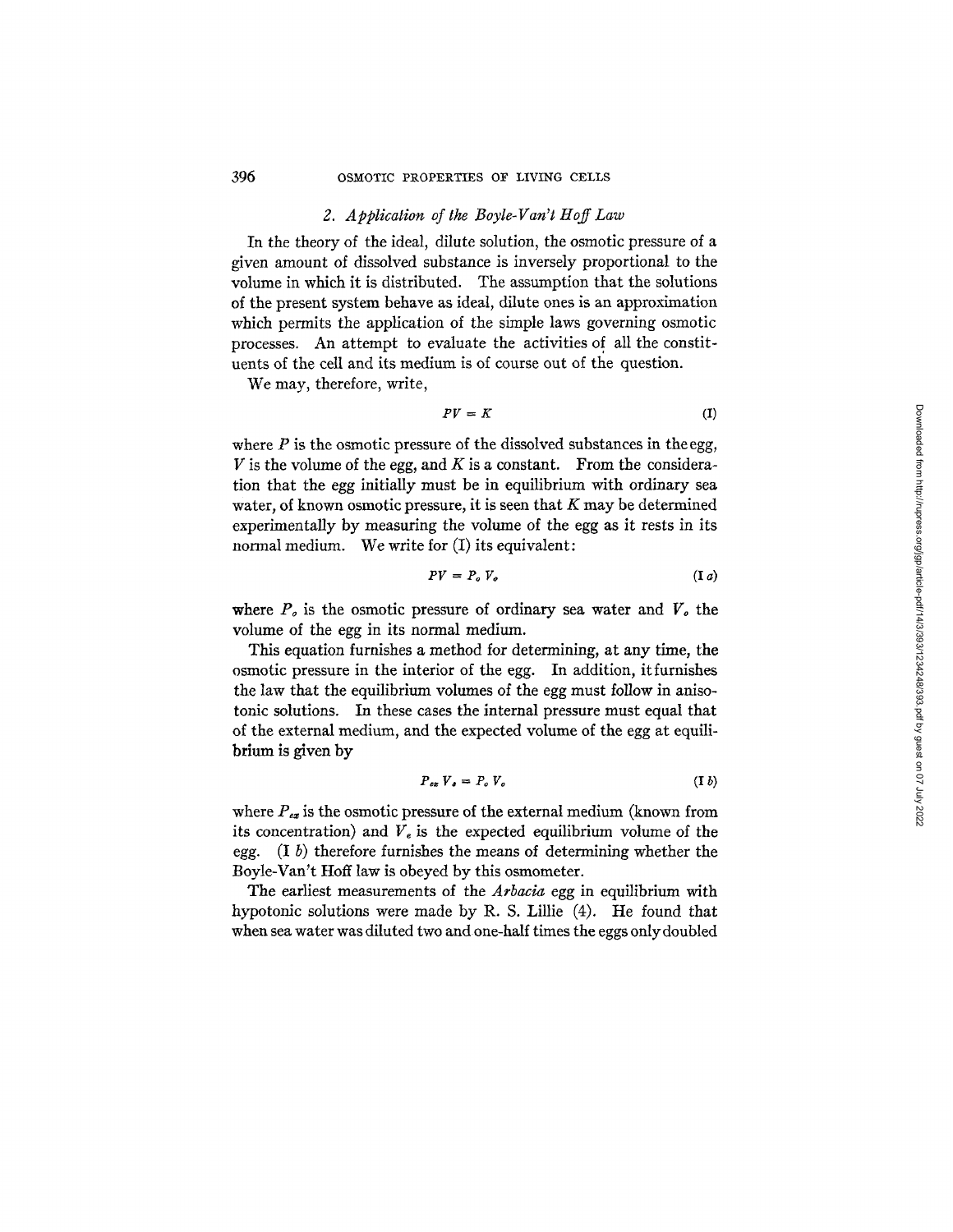in volume. As stated above smaller discrepancies were reported by the present authors in an earlier paper (1).

### *Experimental Method*

Eggs from a single animal were washed and very gently centrifuged. The supernatant fluid was discarded. The remaining heavy suspension of eggs was distributed in 200 cc. of the several dilutions of sea water. Subsequently, the eggs were pipetted into fresh solution contained in Stender dishes. These were kept at room temperature 19°C, Measurements were made from 2 to 5 hours later, after repeated preliminary measurements showed that the cells had reached constant volume.

In two subsequent experiments the cells were stored over night at 10°C. and measured the following morning. Measurements were made in one case at room temperature, in the other at 10 to 12°C.

The optical system employed was a 10 mm. objective (immersed in the sea water) and a filar ocular micrometer, giving a magnification of 240 diameters.

The solutions employed were undiluted sea water (100 per cent), 90 per cent *(i.e.,* 90 parts of sea water with 10 parts of distilled water) 80, 70, 60 and 50 per cent. 50 cells in equilibrium with each of these solutions were measured by each of two observers.

After measurement, cells. (in two of the experiments) were returned to ordinary sea water and sperm was added. Normal cleavage took place, except in the case of cells taken from 50 per cent sea water; these showed atypical cleavage.

#### RESULTS

The results of three experiments are recorded in Table II.\* In the first column are given relative pressures, in the second observed volumes and in the fifth column, volumes calculated by Equation  $(1 b)$ . The combined data are presented graphically in Fig. 1, where the lower curve represents observed volumes of 300 cells plotted against the relative pressure (or concentration) of the outside solution, and the upper curve is calculated by Equation  $(I b)$ . It is seen that there is a slight deviation of the two curves which becomes more marked as we pass from higher to lower pressures. But even in 50 per cent solution the cells fail by less than 6 per cent to attain the volume calculated. Therefore Equation  $(I, b)$  proves to be a rather fair first approximation.

\* The three experiments reported in this paper are selected as probably the most accurate of a large number of determinations made over a period of several years.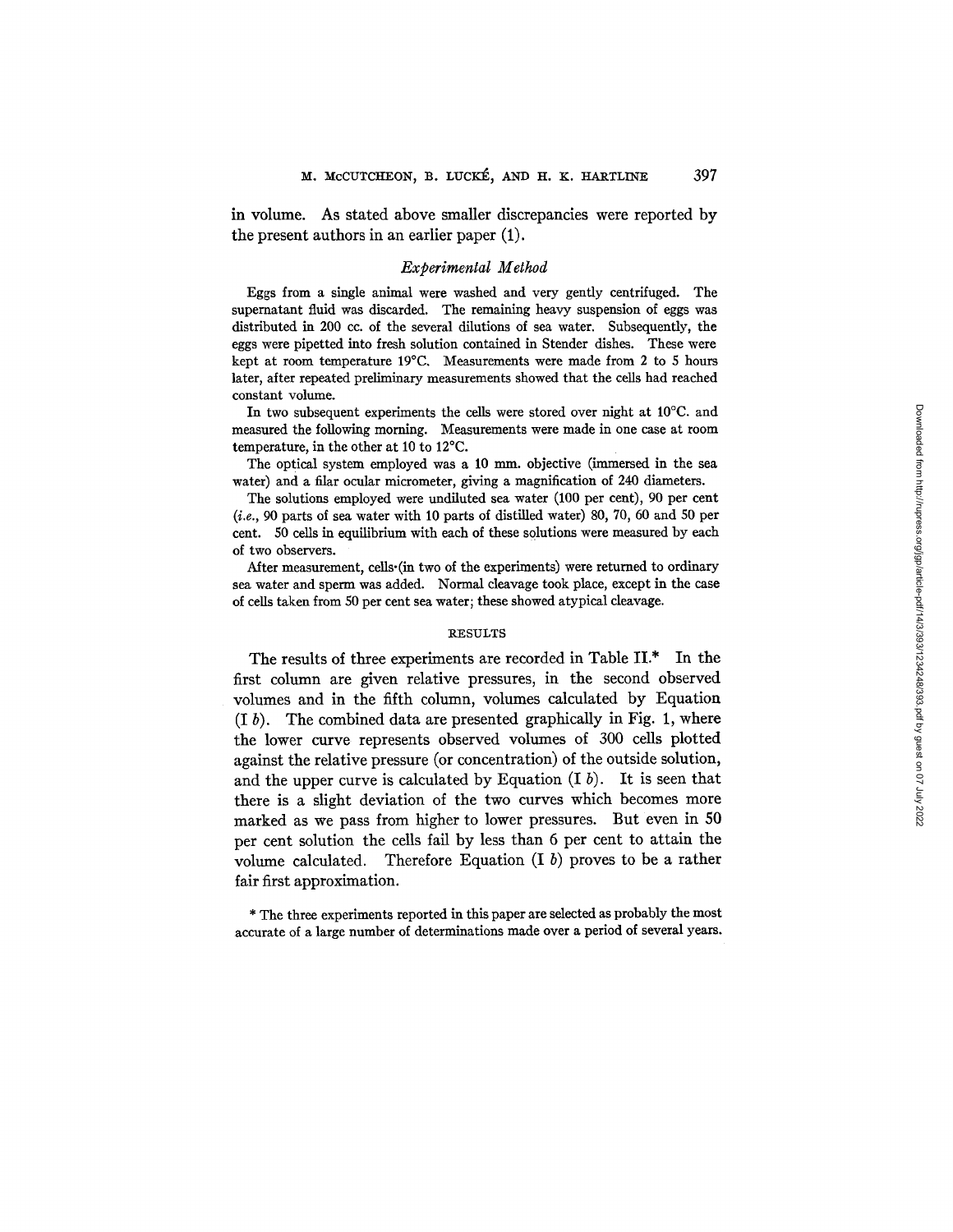# TABLE II

Summary of three equilibrium experiments. In the first column the osmotic pressure of the solutions is given as a fraction of the pressure of ordinary (i00 per cent) sea water, which is taken as unity. Each observed volume in Column 2 represents the mean of 100 cells. These figures must be multiplied by 100 to obtain the actual volume in cubic micra.

The remaining columns are calculated from the first and second columns. Column 3 is their product; the values show a drift. Column 4 is their product after volumes have been corrected for osmotically inactive material, *"b";* these values do not show a drift. Columns 5 and 6 have been computed by means of Equations  $(I b)$  and  $(II b)$  respectively. In the former, volumes diverge from those of Column 2 (observed values) whereas in Column 6, volumes are in good agreement with those of Column 2.

We have determined the probable error of mean diameters corresponding to the mean observed volumes as given in Column 2. In each case the probable error approximates  $\pm$  0.1 micron, and ranges from  $\pm$  0.07 to  $\pm$  0.15 micra. For example the diameter corresponding to the first volume in Column 2 is 74.10  $\pm$  0.08 micra. From this it is seen that ova from any one animal are remarkably uniform in size.

|             | (1)                  | (2)                | (3)  | (4)         | (5)                                                | (6)                                                                                              |
|-------------|----------------------|--------------------|------|-------------|----------------------------------------------------|--------------------------------------------------------------------------------------------------|
| Experiment  | Relative<br>pressure | Volume<br>observed | PV   | $P(V-b)$    | from<br>$V_0P_0$<br>$V_e =$<br>$\overline{P}_{ex}$ | Volume calculated Volume calculated<br>from<br>$(V_o-b)P_o$<br>$V_e =$<br>$+b$<br>$\bar{P}_{ex}$ |
|             |                      |                    |      | $(b=150)$   |                                                    |                                                                                                  |
| A           | 1.0                  | 2130               | 2130 | 1980        | 2130                                               | 2130                                                                                             |
|             | 0.9                  | 2352               | 2117 | 1982        | 2367                                               | 2350                                                                                             |
|             | 0.8                  | 2612               | 2090 | 1970        | 2663                                               | 2625                                                                                             |
|             | 0.7                  | 2975               | 2083 | 1978        | 3043                                               | 2979                                                                                             |
|             | 0.6                  | 3471               | 2083 | 1993        | 3550                                               | 3450                                                                                             |
|             | 0.5                  | 4125               | 2063 | 1988        | 4260                                               | 4110                                                                                             |
|             |                      |                    |      | $(b = 250)$ |                                                    |                                                                                                  |
| в           | 1.0                  | 1989               | 1989 | 1739        | 1989                                               | 1989                                                                                             |
|             | 0.9                  | 2167               | 1950 | 1725        | 2210                                               | 2182                                                                                             |
|             | 0.8                  | 2407               | 1926 | 1726        | 2486                                               | 2424                                                                                             |
|             | 0.7                  | 2727               | 1909 | 1734        | 2841                                               | 2734                                                                                             |
|             | 0.6                  | 3194               | 1916 | 1766        | 3315                                               | 3148                                                                                             |
|             | 0.5                  | 3738               | 1869 | 1744        | 3978                                               | 3728                                                                                             |
|             |                      |                    |      | $(b=310)$   |                                                    |                                                                                                  |
| $\mathbf C$ | 1.0                  | 2245               | 2245 | 1935        | 2245                                               | 2245                                                                                             |
|             | 0.9                  | 2428               | 2185 | 1906        | 2494                                               | 2460                                                                                             |
|             | 0.8                  | 2691               | 2153 | 1905        | 2806                                               | 2729                                                                                             |
|             | 0.7                  | 3063               | 2144 | 1927        | 3207                                               | 3074                                                                                             |
|             | 0.6                  | 3596               | 2158 | 1972        | 3742                                               | 3535                                                                                             |
|             | 0.5                  | 4144               | 2072 | 1917        | 4490                                               | 4180                                                                                             |

398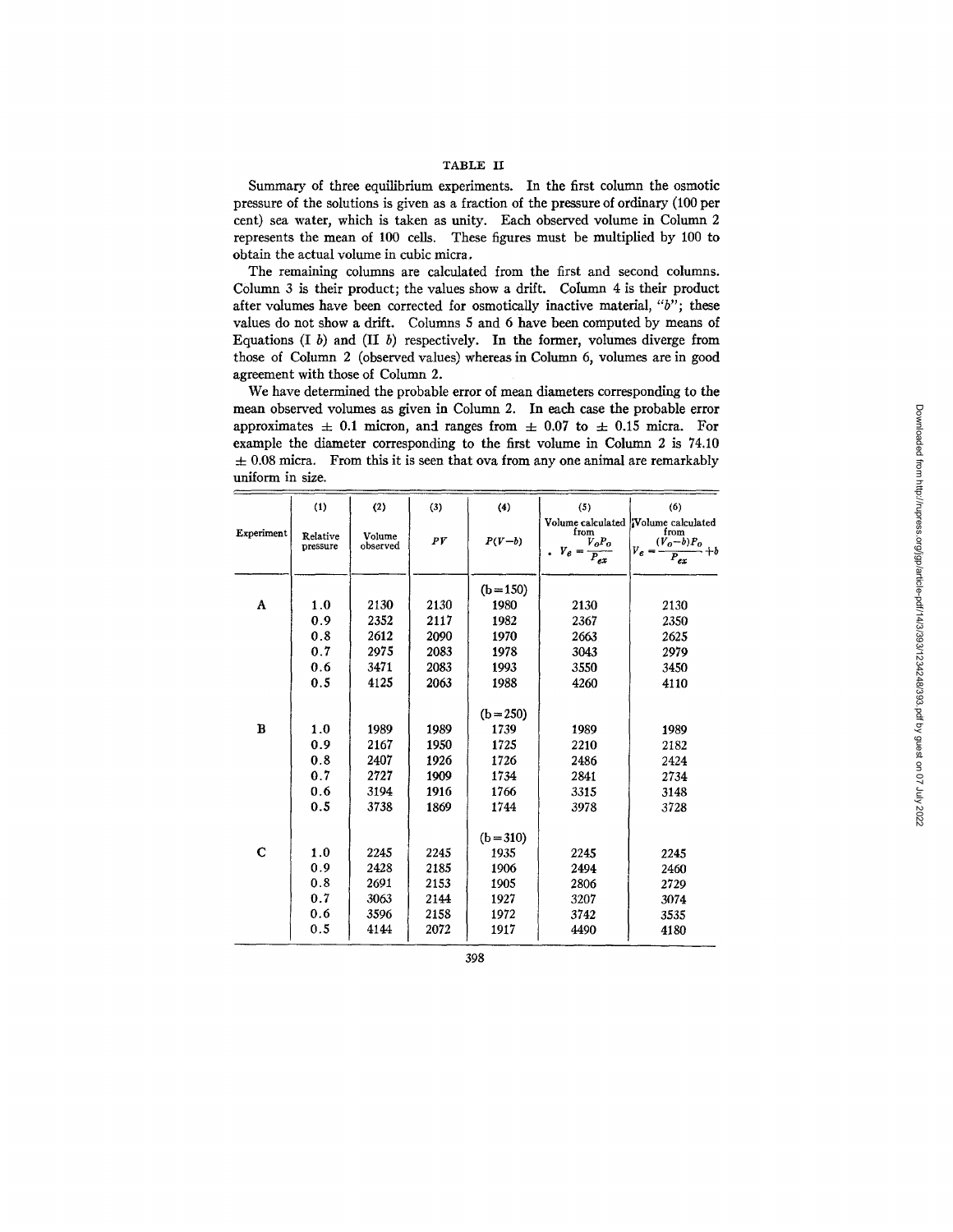The discrepancy, however, is a real one. In Column 3 of Table II are given the pressure volume products of each experiment. In each case it is seen that there is a slight but definite drift in values of *PV.* 

There are a number of factors which might prevent the cell from swelling as much as predicted. Of these the one that is surely important and which might account for practically the entire discrepancy is that obviously a considerable fraction of the cell volume is occupied



FIG. 1. Comparison of observed and calculated volumes. Solid circles represent mean volumes of 300 cells in osmotic equilibrium with various dilutions of sea water. Open circles are volumes calculated by Equation (Ib). Data are taken from Table II.

by material that can exert little or no osmotic pressure. This fact is best demonstrated by rapidly centrifuging the eggs, whereupon zones of oil and pigment granules separate from the rest of the cytoplasm. The osmotically active solution therefore occupies a volume which is equal not to V but to  $V - b$ , in which b is the volume occupied by osmotically inactive material.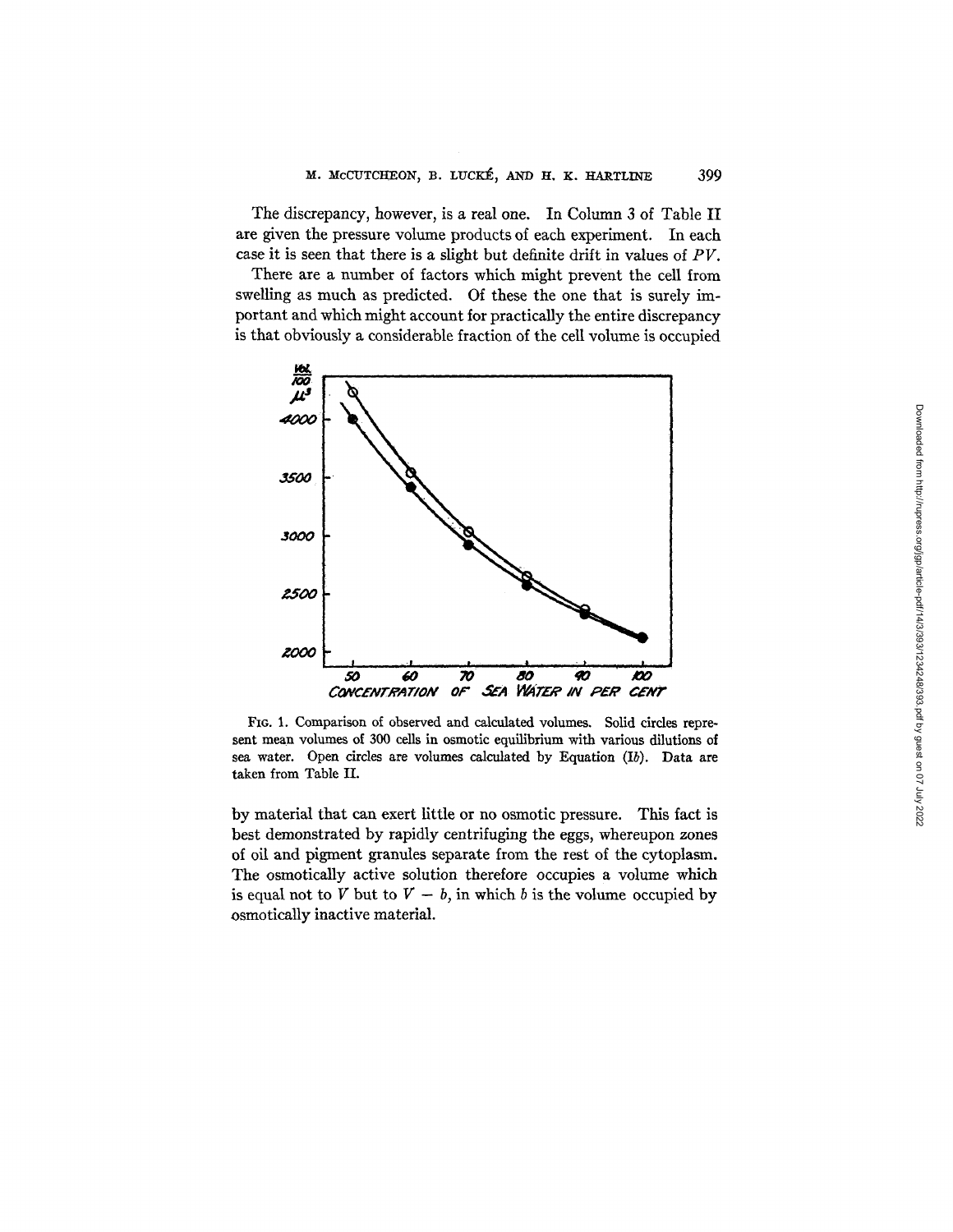Equations (I) to  $(I, b)$  now become, respectively,

$$
P(V-b) = K
$$
 (II)  

$$
P(V-b) = P_a(V_a - b)
$$
 (II a)

$$
P_{ex} (Ve - b) = P_o (V_o - b) \tag{II b}
$$

The value of b may be found by substituting in Equation (II b) the values given in Columns 1 and 2 of Table II. Since this method of computing gives a considerable scattering of values for  $b$ , a graphic method is preferred, one in which all points can be weighed equally. Observed volumes are plotted against the reciprocal of the relative pressures, a straight line is fitted to the points and extrapolated to  $\frac{1}{p}$  = 0, and the corresponding volume is read off. In these three experiments, b is found to equal 150, 250 and 310 respectively; for the combined data, b equals 240, which is 11 per cent of the cell volume in ordinary sea water. This computation therefore indicates that osmoticaIly inactive material occupies in the neighborhood of 11 per cent of the cell volume.\*

In Column 4 of Table II,  $P(V - b)$  has been calculated for these experiments. The resulting values show no definite drift, so that it may be stated that Equation (II) fits the data satisfactorily. The last column of Table II gives volumes calculated by Equation  $(II b)$ . It is seen that these values are in good agreement with observed volumes (Column 2).

These experiments, therefore, show that with this material the Boyle-Van't Hoff law, corrected for volume occupied by osmotically inactive material, holds for pressures of 11 to 22 atmospheres.

It is interesting to compare these conclusions with those of other workers based on different types of isolated cells.

Höfler  $(5)$ , with certain plant cells containing a large sap vacuole surrounded by an extremely thin layer of protoplasm, found that the pressure-volume product over a certain range of osmotic pressures is constant; that is,  $b$ , as defined above, is equal to zero.

Ege  $(6)$  found that the "disperse phase," b, in rabbit erythrocytes is equal to about 40 per cent of the cell volume, while Wieringa (7) reported that in certain yeasts, the volume occupied by osmotically

\* b so determined also includes volume of solutes themselves.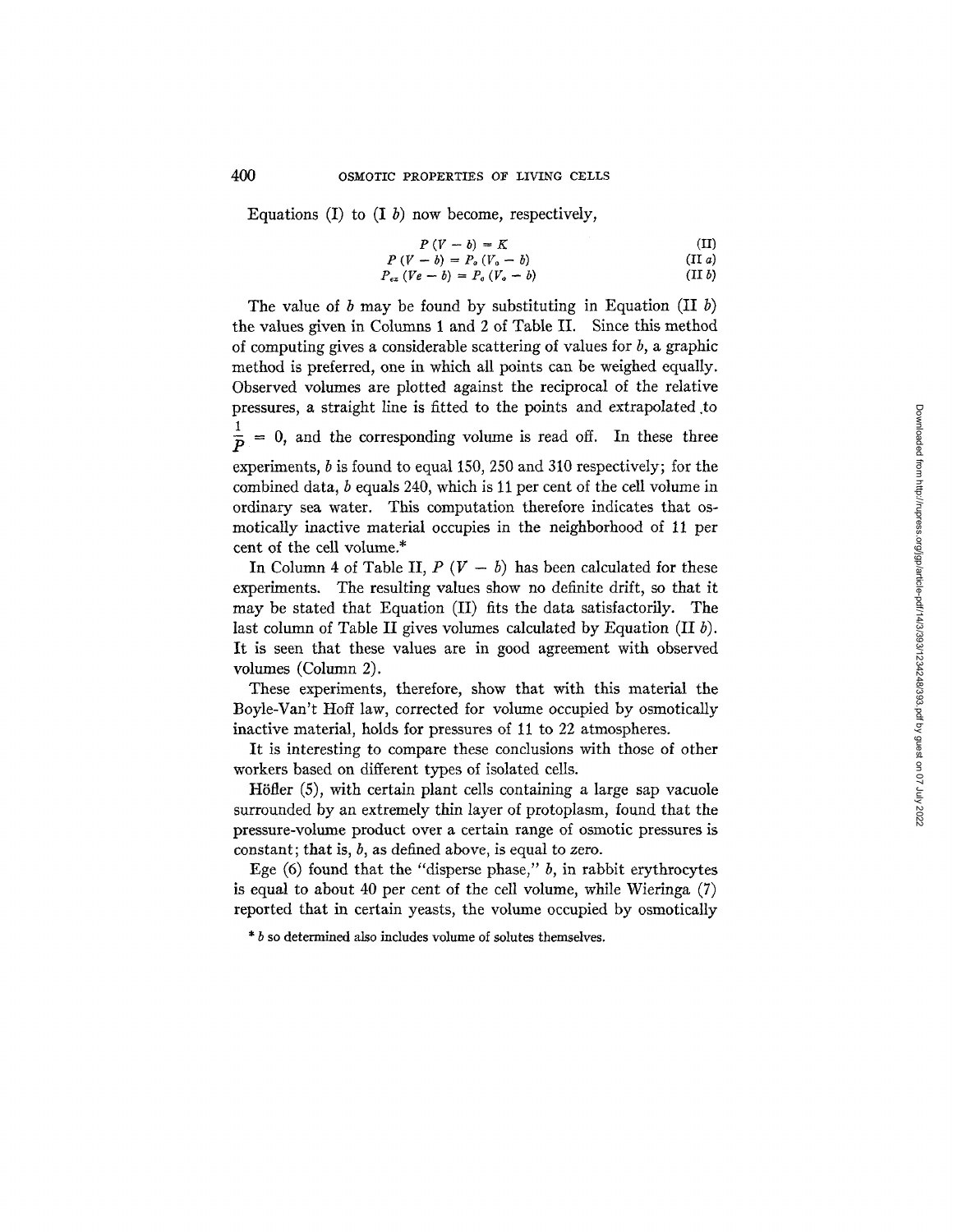inactive material plus the volume of the cell wall equals about 64 per cent of the cell volume.

Making corrections for these values of *"b,"* both Ege and Wieringa found close agreement between calculated and observed volumes of cells.

### *3. The Semipermeability of the Membrane*

Of the other factors that might prevent the cell from attaining the equilibrium volume predicted by Equation (I *b),* imperfect semipermeability of the cell membrane at once comes to mind.\* Leakage of salts or other contents from the cell in hypotonic solutions would of course have this effect.

However, it is improbable that such leakage occurs to an appreciable extent in uninjured cells. As shown above, the differences between volumes observed and those calculated by Equation  $(I b)$  is slight and is satisfactorily accounted for by the presence of osmotically inactive material.

Another type of experiment supports the view that the semipermeability of the membrane is practically perfect. Cells are measured in ordinary sea water, then swollen in a hypotonic solution, returned to ordinary sea water and remeasured after they have come into equilibrium. If cell contents escaped during swelling, it is unlikely (though not impossible) that .the first and second measurements should agree. But early experiments (8) indicated that this is the case, that swelling is completely reversible.

Since the question seemed important the experiment was carefully repeated last summer.

In Table III it is seen that the original and final volumes are in good agreement. Thus in the first experiment the original mean volume was 1864 x 10<sup>2</sup>  $\mu$ <sup>3</sup>; after swelling for 1 hour in 50 per cent sea water and shrinking in ordinary sea water the mean volume was 1853  $\times$  $10<sup>2</sup> \mu<sup>3</sup>$ . Cells from the same animal swollen in 60 per cent sea water later returned in ordinary sea water to a volume of 1874 x 10<sup>2</sup>  $\mu^3$ . Similar results were obtained in several other experiments, of which two are included in Table III.

\* It is assumed that the cell surface acts as the membrane of the osmometer.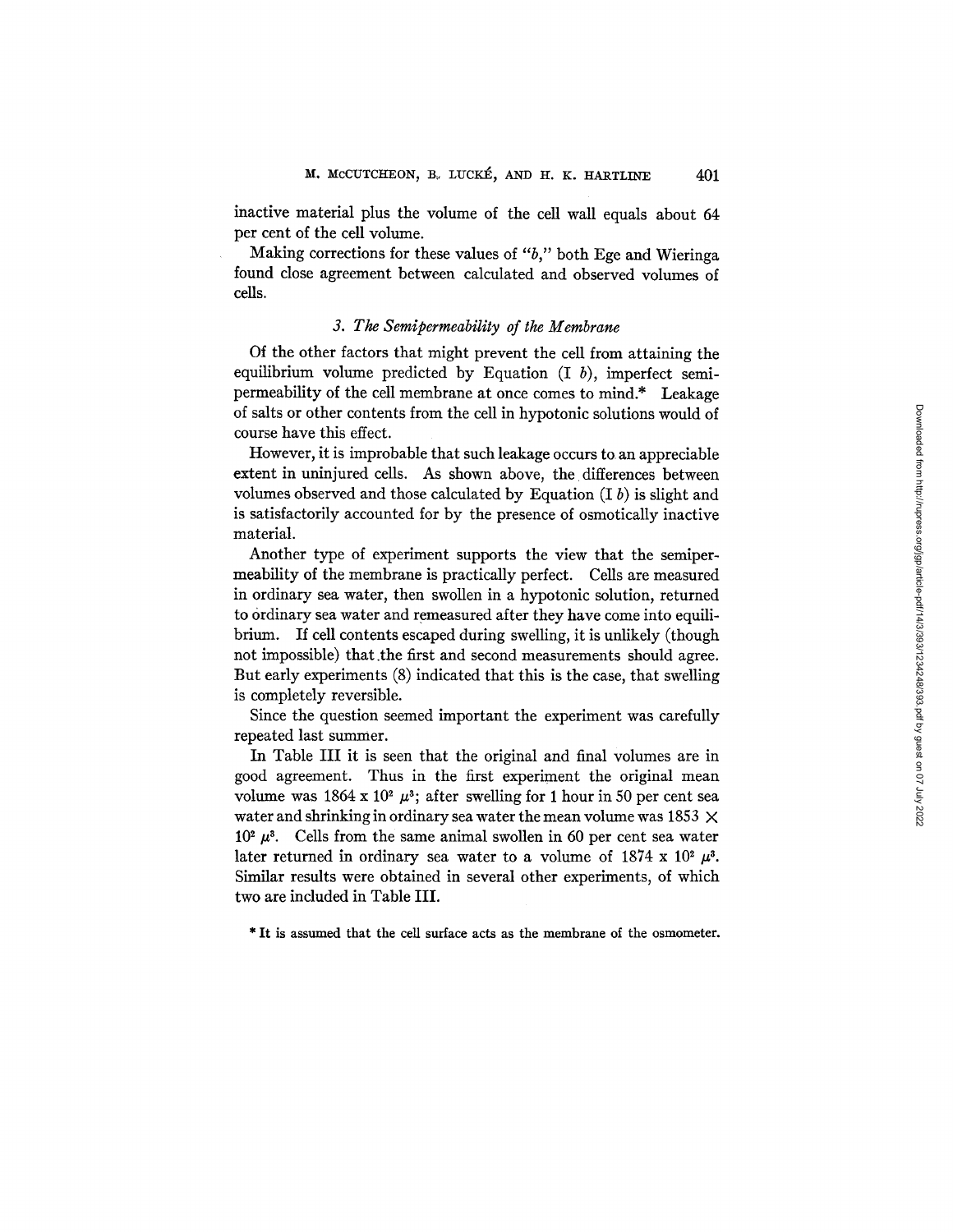### 402 OSMOTIC PROPERTIES OF LIVING CELLS

Thus the weight of evidence is against appreciable leaking of cell contents when the cell is placed in hypotonic solutions, at least over the range of pressures here used. This is true, however, only as long as the cell is uninjured. Injured cells, as has been shown elsewhere (9), lose their semipermeability to a greater or less extent; if loss of semipermeability is marked they behave in hypotonic solutions quite differently from normal cells. In the experiments recorded in Table II, the ceils were shown by the fertilization test not to have been injured, except those in 50 per cent solution; these underwent atypical cleavage and therefore were slightly injured.

#### TABLE III

In these three experiments cells were measured in ordinary sea water (Column 1) and then swollen in 50 per cent sea water for 1 hour. Measurement then showed that they were nearly in equilibrium with this solution. They were returned to ordinary sea water and allowed to shrink for several hours, then remeasured (Column 2).

Similarly cells were swollen in 60 per cent sea water for  $1\frac{1}{2}$  hours, then shrunk and remeasured (Column 3).

It is seen that the cells returned approximately to their original volume.

Each figure represents the mean volume of 50 cells. The temperature was 15°C.

| Original volume | Final volume in ordinary sea water after swelling in: |             |  |
|-----------------|-------------------------------------------------------|-------------|--|
|                 | 50 per cent                                           | 60 per cent |  |
| 1864            | 1853                                                  | 1874        |  |
| 2020            | 1994                                                  | 2027        |  |
| 1823            | 1882                                                  | 1800        |  |

### *4. The Effect of Other Forces on the Equilibrium Volume*

That forces other than osmotic force affect the volume of the cell in equilibrium with its medium, is highly probable. Elasticity and surface tension at once come to mind. But the fact that Equation (II) fits the data indicates that the magnitude of such forces, compared with that of the osmotic driving force, must be quite small.

#### **SUMMARY**

We have attempted to answer the question: How nearly ideal, as an osmometer, is the unfertilized *Arbacia* egg? The following conclusions have been reached: